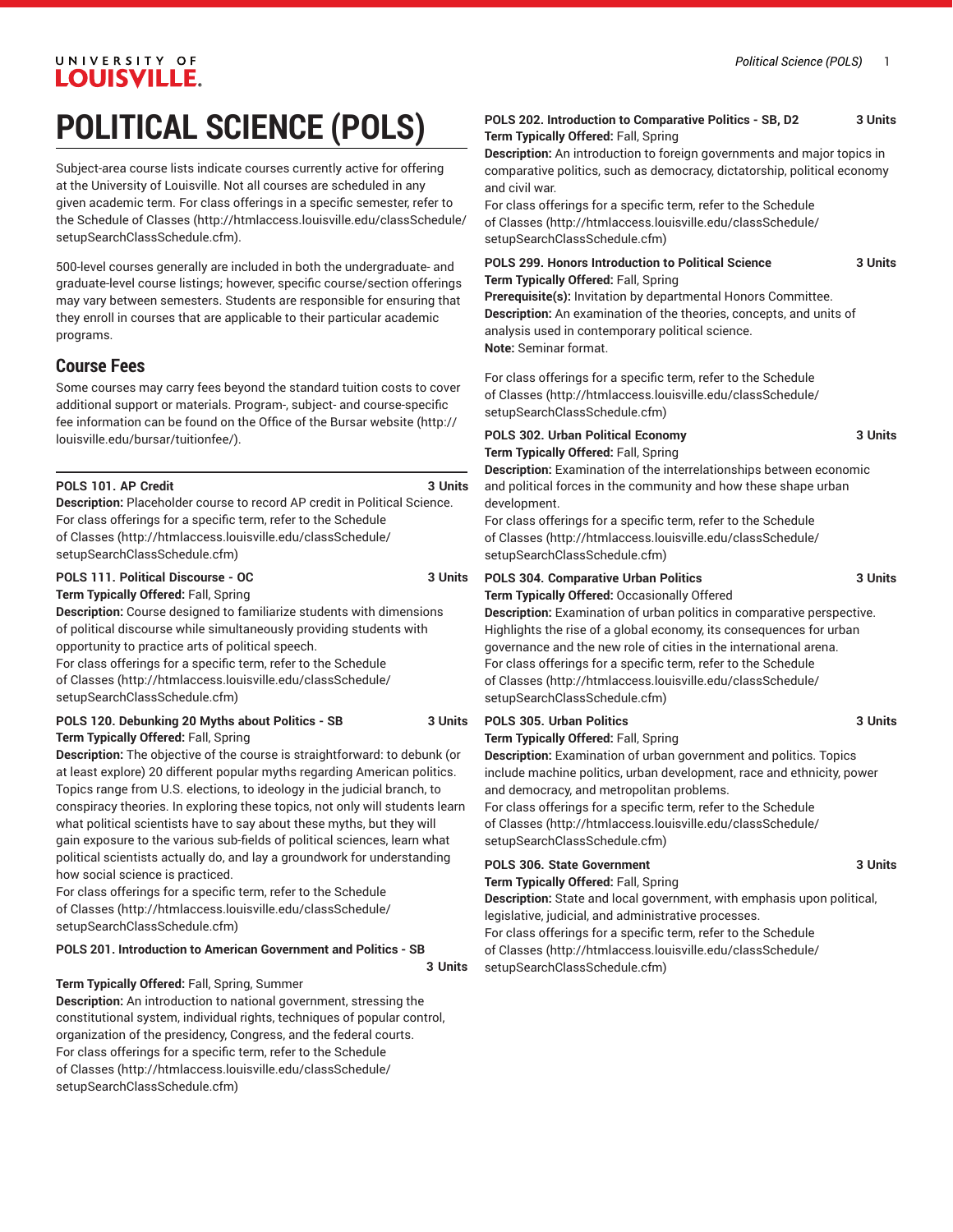#### **POLS 310. Policy, Community & Service 3 Units**

**Term Typically Offered:** Spring Odd Years **Description:** Students will gain career experience applying principles of civic engagement, disciplinary knowledge & skills in a real world setting, and reflecting on those experiences while fostering mentorships, personal values, and civic responsibility.

**Course Attribute(s):** CBL - This course includes Community-Based Learning (CBL). Students will engage in a community experience or project with an external partner in order to enhance understanding and application of academic content.

For class offerings for a specific term, refer to the [Schedule](http://htmlaccess.louisville.edu/classSchedule/setupSearchClassSchedule.cfm) [of Classes \(http://htmlaccess.louisville.edu/classSchedule/](http://htmlaccess.louisville.edu/classSchedule/setupSearchClassSchedule.cfm) [setupSearchClassSchedule.cfm\)](http://htmlaccess.louisville.edu/classSchedule/setupSearchClassSchedule.cfm)

#### **POLS 311. American Presidency 3 Units**

**Term Typically Offered:** Fall Only

**Description:** An examination of the constitutional roots and historical development; concentrates on the current roles, strengths, and problems of the presidency.

For class offerings for a specific term, refer to the [Schedule](http://htmlaccess.louisville.edu/classSchedule/setupSearchClassSchedule.cfm) [of Classes \(http://htmlaccess.louisville.edu/classSchedule/](http://htmlaccess.louisville.edu/classSchedule/setupSearchClassSchedule.cfm) [setupSearchClassSchedule.cfm\)](http://htmlaccess.louisville.edu/classSchedule/setupSearchClassSchedule.cfm)

#### POLS 312. Constitutional Law 3 Units

**Term Typically Offered:** Fall, Spring

**Prerequisite(s):** POLS 201.

**Description:** This class focuses on American constitutional law cases that deal with the powers of the three branches of federal government, as well as the relationship between the federal government and the states. For class offerings for a specific term, refer to the [Schedule](http://htmlaccess.louisville.edu/classSchedule/setupSearchClassSchedule.cfm) [of Classes \(http://htmlaccess.louisville.edu/classSchedule/](http://htmlaccess.louisville.edu/classSchedule/setupSearchClassSchedule.cfm) [setupSearchClassSchedule.cfm\)](http://htmlaccess.louisville.edu/classSchedule/setupSearchClassSchedule.cfm)

#### **POLS 313. Constitutional Law 3 Units**

**Term Typically Offered:** Fall, Spring **Prerequisite(s):** POLS 201.

**Description:** This class focuses on American constitutional law cases that deal with civil rights and liberties, such as the First Amendment, due process, the right to privacy, and equal protection.

For class offerings for a specific term, refer to the [Schedule](http://htmlaccess.louisville.edu/classSchedule/setupSearchClassSchedule.cfm) [of Classes \(http://htmlaccess.louisville.edu/classSchedule/](http://htmlaccess.louisville.edu/classSchedule/setupSearchClassSchedule.cfm) [setupSearchClassSchedule.cfm\)](http://htmlaccess.louisville.edu/classSchedule/setupSearchClassSchedule.cfm)

#### **POLS 314. Judicial Politics 3 Units**

**Term Typically Offered:** Fall, Spring

**Prerequisite(s):** POLS 201.

**Description:** This class focuses on the American legal system, including federal and state courts, judicial selection, criminal and civil litigation, and judicial decision making.

For class offerings for a specific term, refer to the [Schedule](http://htmlaccess.louisville.edu/classSchedule/setupSearchClassSchedule.cfm) [of Classes \(http://htmlaccess.louisville.edu/classSchedule/](http://htmlaccess.louisville.edu/classSchedule/setupSearchClassSchedule.cfm) [setupSearchClassSchedule.cfm\)](http://htmlaccess.louisville.edu/classSchedule/setupSearchClassSchedule.cfm)

### **POLS 315. Race, Law and Politics - D1, SB 3 Units**

**Term Typically Offered:** Fall, Summer

**Description:** This course examines the legal consequences of racial inequality in the United States. It explores the origins of the concept of race and documents the nature of contemporary racial inequality. For class offerings for a specific term, refer to the [Schedule](http://htmlaccess.louisville.edu/classSchedule/setupSearchClassSchedule.cfm) [of Classes \(http://htmlaccess.louisville.edu/classSchedule/](http://htmlaccess.louisville.edu/classSchedule/setupSearchClassSchedule.cfm) [setupSearchClassSchedule.cfm\)](http://htmlaccess.louisville.edu/classSchedule/setupSearchClassSchedule.cfm)

### **POLS 316. Gender, Sexuality & Law 3 Units**

**Prerequisite(s):** POLS 201 or instructor consent.

**Description:** This course examines how legal policy both reflects and shapes norms related to gender and sexuality, and analyze the public policy implications of court decisions related to gender and sexuality. **Note:** Cross-listed with WGST 316.

For class offerings for a specific term, refer to the [Schedule](http://htmlaccess.louisville.edu/classSchedule/setupSearchClassSchedule.cfm) [of Classes](http://htmlaccess.louisville.edu/classSchedule/setupSearchClassSchedule.cfm) ([http://htmlaccess.louisville.edu/classSchedule/](http://htmlaccess.louisville.edu/classSchedule/setupSearchClassSchedule.cfm) [setupSearchClassSchedule.cfm\)](http://htmlaccess.louisville.edu/classSchedule/setupSearchClassSchedule.cfm)

### POLS 317. American Congress 3 Units

#### **Term Typically Offered:** Spring Only

**Description:** An analysis of external and internal forces, institutional organization and processes, constitutional provisions, pressure group activities, and other factors which interact to determine the role of the Congress in the making of public policy.

For class offerings for a specific term, refer to the [Schedule](http://htmlaccess.louisville.edu/classSchedule/setupSearchClassSchedule.cfm) [of Classes](http://htmlaccess.louisville.edu/classSchedule/setupSearchClassSchedule.cfm) ([http://htmlaccess.louisville.edu/classSchedule/](http://htmlaccess.louisville.edu/classSchedule/setupSearchClassSchedule.cfm) [setupSearchClassSchedule.cfm\)](http://htmlaccess.louisville.edu/classSchedule/setupSearchClassSchedule.cfm)

#### **POLS 318. Religion and United States Politics - SB, D1 3 Units Term Typically Offered:** Fall Only

**Description:** Study of the impact of religion on politics in the United States. Includes analysis of religion in political development, constitutional law, elections, and policy lobbying. For class offerings for a specific term, refer to the [Schedule](http://htmlaccess.louisville.edu/classSchedule/setupSearchClassSchedule.cfm) [of Classes](http://htmlaccess.louisville.edu/classSchedule/setupSearchClassSchedule.cfm) ([http://htmlaccess.louisville.edu/classSchedule/](http://htmlaccess.louisville.edu/classSchedule/setupSearchClassSchedule.cfm) [setupSearchClassSchedule.cfm\)](http://htmlaccess.louisville.edu/classSchedule/setupSearchClassSchedule.cfm)

#### **POLS 319. Media and Politics 3 Units**

**Term Typically Offered:** Fall, Spring

#### **Description:** An examination from normative, empirical and legal perspectives, of the influence of the news media on American politics. For class offerings for a specific term, refer to the [Schedule](http://htmlaccess.louisville.edu/classSchedule/setupSearchClassSchedule.cfm) [of Classes](http://htmlaccess.louisville.edu/classSchedule/setupSearchClassSchedule.cfm) ([http://htmlaccess.louisville.edu/classSchedule/](http://htmlaccess.louisville.edu/classSchedule/setupSearchClassSchedule.cfm) [setupSearchClassSchedule.cfm\)](http://htmlaccess.louisville.edu/classSchedule/setupSearchClassSchedule.cfm)

#### **POLS 320. Civil Rights and the Law II 3 Units** 3 Units

**Term Typically Offered:** Spring Only

**Description:** An examination of the legal and political aspects of Black civil rights from World War II to contemporary times. **Note:** Cross-listed with PAS 363.

For class offerings for a specific term, refer to the [Schedule](http://htmlaccess.louisville.edu/classSchedule/setupSearchClassSchedule.cfm) [of Classes](http://htmlaccess.louisville.edu/classSchedule/setupSearchClassSchedule.cfm) ([http://htmlaccess.louisville.edu/classSchedule/](http://htmlaccess.louisville.edu/classSchedule/setupSearchClassSchedule.cfm) [setupSearchClassSchedule.cfm\)](http://htmlaccess.louisville.edu/classSchedule/setupSearchClassSchedule.cfm)

#### **POLS 321. Political Psychology and Public Opinion - SB 3 Units Term Typically Offered:** Fall, Spring

**Description:** We explore the psychological, political, and social ingredients of public opinion in an effort to understand how people think about politics, what they think, and why public opinion matters. For class offerings for a specific term, refer to the [Schedule](http://htmlaccess.louisville.edu/classSchedule/setupSearchClassSchedule.cfm) [of Classes](http://htmlaccess.louisville.edu/classSchedule/setupSearchClassSchedule.cfm) ([http://htmlaccess.louisville.edu/classSchedule/](http://htmlaccess.louisville.edu/classSchedule/setupSearchClassSchedule.cfm) [setupSearchClassSchedule.cfm\)](http://htmlaccess.louisville.edu/classSchedule/setupSearchClassSchedule.cfm)

#### **POLS 322. American Political Parties and Elections - SB 3 Units Term Typically Offered:** Fall, Spring

**Description:** The American party system, emphasizing the two-party system, minor parties, suffrage and voter behavior, party organizations, nominations, and elections.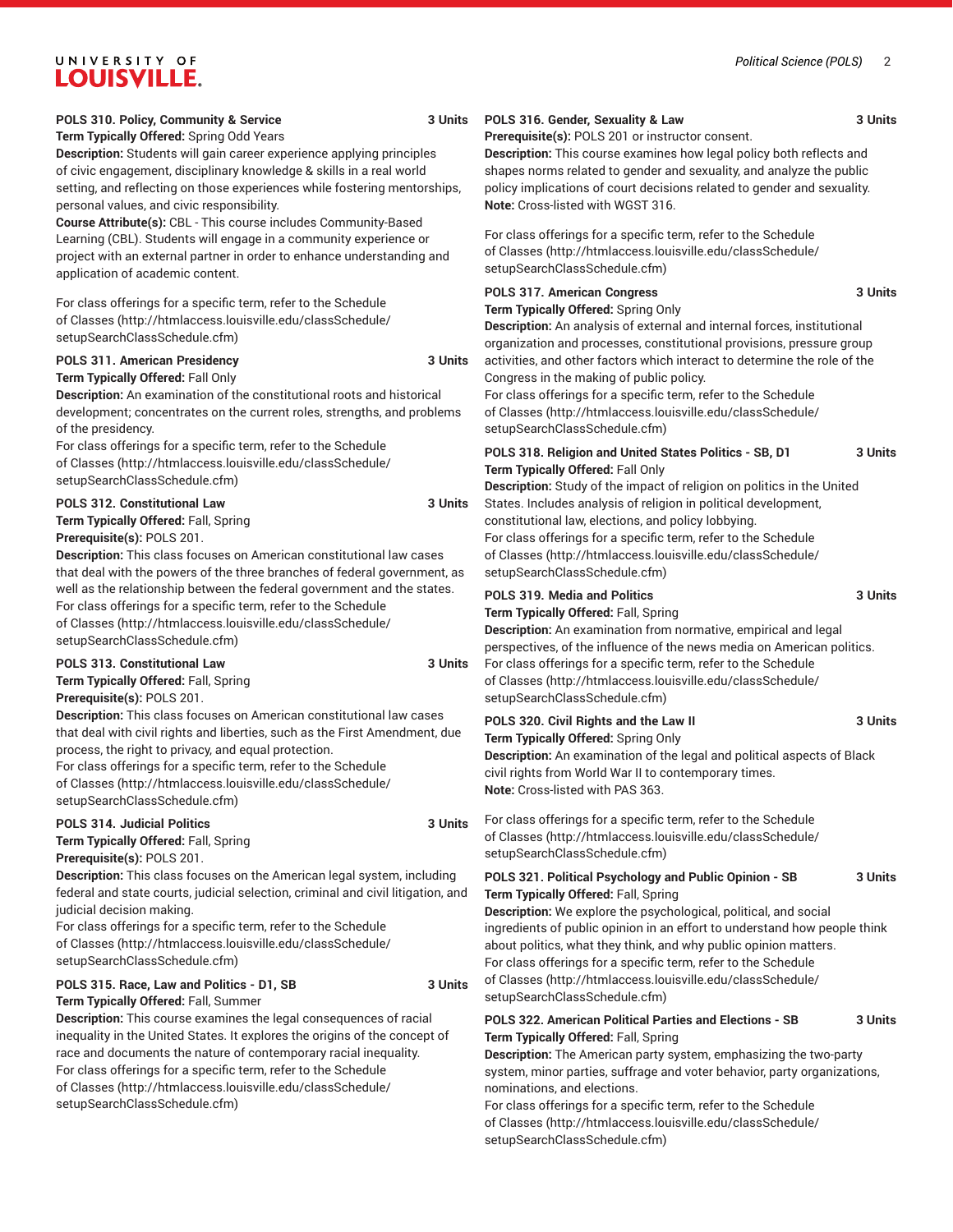#### **POLS 323. Queer Politics 3 Units**

#### **Term Typically Offered:** Spring Only

**Description:** The course examines the political organization of gays, lesbians and transgendered persons, forms of oppression they experience, forms of political activism they utilize, and their relationship to mainstream political institutions. **Note:** Cross-listed with WGST 323.

For class offerings for a specific term, refer to the [Schedule](http://htmlaccess.louisville.edu/classSchedule/setupSearchClassSchedule.cfm) [of Classes \(http://htmlaccess.louisville.edu/classSchedule/](http://htmlaccess.louisville.edu/classSchedule/setupSearchClassSchedule.cfm) [setupSearchClassSchedule.cfm\)](http://htmlaccess.louisville.edu/classSchedule/setupSearchClassSchedule.cfm)

#### **POLS 324. Women in American Politics 3 Units Term Typically Offered:** Summer Only

**Description:** A study of women's involvement in American politics as active political party members, as candidates for national, state, and local offices, as elected officials, and as appointees to government positions at all levels.

**Note:** Cross-listed with WGST 355.

For class offerings for a specific term, refer to the [Schedule](http://htmlaccess.louisville.edu/classSchedule/setupSearchClassSchedule.cfm) [of Classes \(http://htmlaccess.louisville.edu/classSchedule/](http://htmlaccess.louisville.edu/classSchedule/setupSearchClassSchedule.cfm) [setupSearchClassSchedule.cfm\)](http://htmlaccess.louisville.edu/classSchedule/setupSearchClassSchedule.cfm)

#### **POLS 325. Public Administration 3 Units**

**Term Typically Offered:** Fall, Spring

**Description:** Introduction to basic issues and concepts in public administration, bureaucratic politics, public-sector management, and decision-making strategies.

For class offerings for a specific term, refer to the [Schedule](http://htmlaccess.louisville.edu/classSchedule/setupSearchClassSchedule.cfm) [of Classes \(http://htmlaccess.louisville.edu/classSchedule/](http://htmlaccess.louisville.edu/classSchedule/setupSearchClassSchedule.cfm) [setupSearchClassSchedule.cfm\)](http://htmlaccess.louisville.edu/classSchedule/setupSearchClassSchedule.cfm)

#### **POLS 326. Public Policy - SB 3 Units**

**Term Typically Offered:** Fall, Spring **Prerequisite(s):** POLS 201, or POLS 299, or faculty consent. **Description:** A study of American public policy processes and outcomes, focusing on the national level of government. For class offerings for a specific term, refer to the [Schedule](http://htmlaccess.louisville.edu/classSchedule/setupSearchClassSchedule.cfm) [of Classes \(http://htmlaccess.louisville.edu/classSchedule/](http://htmlaccess.louisville.edu/classSchedule/setupSearchClassSchedule.cfm) [setupSearchClassSchedule.cfm\)](http://htmlaccess.louisville.edu/classSchedule/setupSearchClassSchedule.cfm)

#### **POLS 327. African-American Politics - SB, D1 3 Units**

**Term Typically Offered:** Spring Only

**Description:** The relationship between African Americans, race history and the American political system via political behavior research: political socialization, organization, mobilization, leadership, voting, political parties, coalitions and interest group strategies.

For class offerings for a specific term, refer to the [Schedule](http://htmlaccess.louisville.edu/classSchedule/setupSearchClassSchedule.cfm) [of Classes \(http://htmlaccess.louisville.edu/classSchedule/](http://htmlaccess.louisville.edu/classSchedule/setupSearchClassSchedule.cfm) [setupSearchClassSchedule.cfm\)](http://htmlaccess.louisville.edu/classSchedule/setupSearchClassSchedule.cfm)

#### **POLS 328. Information Technology and Politics 3 Units Term Typically Offered:** Fall Only

**Description:** What is the impact of information technology on politics? This course will examine how the Internet in general, social media, digital news and other information technologies fit into an already developed understanding of society and politics. This means that we will explore how new information technologies may challenge or support current theories in political science and communications. This exploration will involve looking at the impact of digital technology on some basic political processes such as news consumption and information gathering, bureaucratic functions, voting, public opinion, and campaigning among other things.

For class offerings for a specific term, refer to the [Schedule](http://htmlaccess.louisville.edu/classSchedule/setupSearchClassSchedule.cfm) [of Classes](http://htmlaccess.louisville.edu/classSchedule/setupSearchClassSchedule.cfm) ([http://htmlaccess.louisville.edu/classSchedule/](http://htmlaccess.louisville.edu/classSchedule/setupSearchClassSchedule.cfm) [setupSearchClassSchedule.cfm\)](http://htmlaccess.louisville.edu/classSchedule/setupSearchClassSchedule.cfm)

#### **POLS 329. Sports and Politics 3 Units**

**Term Typically Offered:** Fall, Spring, Summer

**Description:** This course examines a variety of ways the amateur, collegiate, and professional sports collide with politics in the US and internationally. Topics include free speech, athletes as policy influencers and candidates, stadium funding models, federal regulation of professional and collegiate sports organizations, civil rights (including race, gender, age, and ability), and international sports and organizations,

including the Olympics. For class offerings for a specific term, refer to the [Schedule](http://htmlaccess.louisville.edu/classSchedule/setupSearchClassSchedule.cfm) [of Classes](http://htmlaccess.louisville.edu/classSchedule/setupSearchClassSchedule.cfm) ([http://htmlaccess.louisville.edu/classSchedule/](http://htmlaccess.louisville.edu/classSchedule/setupSearchClassSchedule.cfm) [setupSearchClassSchedule.cfm\)](http://htmlaccess.louisville.edu/classSchedule/setupSearchClassSchedule.cfm)

#### POLS 330. International Relations **3 Units Term Typically Offered:** Fall, Spring

**Description:** An introduction to the study of world affairs, with a focus on interstate politics; examines power politics, the role of ideology and globalism.

For class offerings for a specific term, refer to the [Schedule](http://htmlaccess.louisville.edu/classSchedule/setupSearchClassSchedule.cfm) [of Classes](http://htmlaccess.louisville.edu/classSchedule/setupSearchClassSchedule.cfm) ([http://htmlaccess.louisville.edu/classSchedule/](http://htmlaccess.louisville.edu/classSchedule/setupSearchClassSchedule.cfm) [setupSearchClassSchedule.cfm\)](http://htmlaccess.louisville.edu/classSchedule/setupSearchClassSchedule.cfm)

**POLS 331. The United Nations and International Organization - WR**

**3 Units**

#### **Term Typically Offered:** Fall, Spring, Summer

**Description:** This course examines the work of the United Nations and other international organizations, including non-governmental organizations. How have these organizations evolved and come to affect economic, political, and military affairs? Topics include peace-making, peace-keeping, and peace-building, including economic development. **Note:** Approved for the Arts and Sciences upper-level requirement in written communication (WR).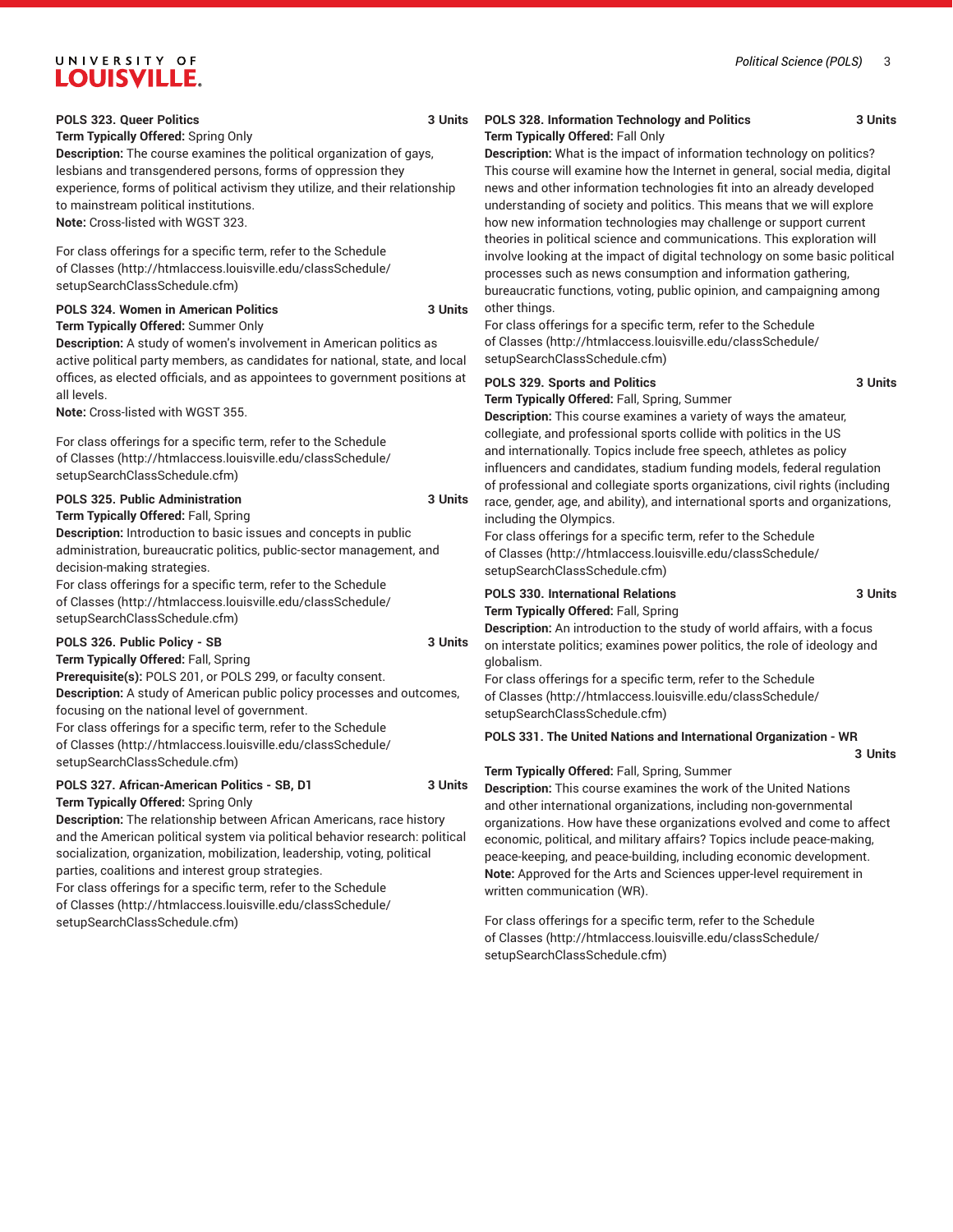#### **Term Typically Offered:** Fall, Spring

**Description:** This course focuses on the role that international law plays within the larger realm of international relations, asking where is law important, where is it less important, and why? We will consider an array of actual international law cases that have been settled by courts and arbitration tribunals, involving diplomacy, human rights, laws of war, laws of the seas, nationally and sovereignty, business and environmental disputes, and the extraction of criminal suspects.

**Note:** Approved for the Arts and Sciences upper-level requirement in written communication (WR).

For class offerings for a specific term, refer to the [Schedule](http://htmlaccess.louisville.edu/classSchedule/setupSearchClassSchedule.cfm) [of Classes \(http://htmlaccess.louisville.edu/classSchedule/](http://htmlaccess.louisville.edu/classSchedule/setupSearchClassSchedule.cfm) [setupSearchClassSchedule.cfm\)](http://htmlaccess.louisville.edu/classSchedule/setupSearchClassSchedule.cfm)

#### **POLS 333. American Foreign Policy 3 Units Term Typically Offered:** Fall, Spring

**Description:** Examines the process of making U.S. foreign policy, including actors and their interests, as well as major contemporary issues such as the use of force and trade policy.

For class offerings for a specific term, refer to the [Schedule](http://htmlaccess.louisville.edu/classSchedule/setupSearchClassSchedule.cfm) [of Classes \(http://htmlaccess.louisville.edu/classSchedule/](http://htmlaccess.louisville.edu/classSchedule/setupSearchClassSchedule.cfm) [setupSearchClassSchedule.cfm\)](http://htmlaccess.louisville.edu/classSchedule/setupSearchClassSchedule.cfm)

#### **POLS 334. The Politics of Global Economic Relations 3 Units Term Typically Offered:** Occasionally Offered

**Description:** Introduction to political aspects of international economic institutions and processes, international trade, foreign aid, theories of neo-colonialism and dependency. North-South and East-West problems and prospects.

For class offerings for a specific term, refer to the [Schedule](http://htmlaccess.louisville.edu/classSchedule/setupSearchClassSchedule.cfm) [of Classes \(http://htmlaccess.louisville.edu/classSchedule/](http://htmlaccess.louisville.edu/classSchedule/setupSearchClassSchedule.cfm) [setupSearchClassSchedule.cfm\)](http://htmlaccess.louisville.edu/classSchedule/setupSearchClassSchedule.cfm)

#### **POLS 335. Global Environmental Politics 3 Units**

**Term Typically Offered:** Occasionally Offered **Description:** Study of environmental and resource issues on the global level, focusing on the various implications of sustainable development. For class offerings for a specific term, refer to the [Schedule](http://htmlaccess.louisville.edu/classSchedule/setupSearchClassSchedule.cfm) [of Classes \(http://htmlaccess.louisville.edu/classSchedule/](http://htmlaccess.louisville.edu/classSchedule/setupSearchClassSchedule.cfm)

[setupSearchClassSchedule.cfm\)](http://htmlaccess.louisville.edu/classSchedule/setupSearchClassSchedule.cfm)

### **POLS 336. Politics of European Integration and Foreign Policy 3 Units Term Typically Offered:** Occasionally Offered

**Description:** Examination of the European Union's evolution, structures, decision-making, and policies in economic and political integration. Also examines the foreign and defense policies of members of the European Union and U.S./European relations.

For class offerings for a specific term, refer to the [Schedule](http://htmlaccess.louisville.edu/classSchedule/setupSearchClassSchedule.cfm) [of Classes \(http://htmlaccess.louisville.edu/classSchedule/](http://htmlaccess.louisville.edu/classSchedule/setupSearchClassSchedule.cfm) [setupSearchClassSchedule.cfm\)](http://htmlaccess.louisville.edu/classSchedule/setupSearchClassSchedule.cfm)

### **POLS 338. National and International Security: Issues and Policies**

#### **Term Typically Offered:** Fall, Spring

**Description:** A survey of contemporary security policy issues, including both military and nonmilitary questions, such as deterrence, arms control, ecological destruction, nationalism, resource scarcity, etc. For class offerings for a specific term, refer to the [Schedule](http://htmlaccess.louisville.edu/classSchedule/setupSearchClassSchedule.cfm) [of Classes \(http://htmlaccess.louisville.edu/classSchedule/](http://htmlaccess.louisville.edu/classSchedule/setupSearchClassSchedule.cfm) [setupSearchClassSchedule.cfm\)](http://htmlaccess.louisville.edu/classSchedule/setupSearchClassSchedule.cfm)

#### **POLS 339. Terrorism 3 Units**

#### **Term Typically Offered:** Fall, Spring

**Description:** An examination of the phenomenon of nationalism and terrorism in international politics. Historical and contemporary examples used to illustrate the theoretical issues.

For class offerings for a specific term, refer to the [Schedule](http://htmlaccess.louisville.edu/classSchedule/setupSearchClassSchedule.cfm) [of Classes](http://htmlaccess.louisville.edu/classSchedule/setupSearchClassSchedule.cfm) ([http://htmlaccess.louisville.edu/classSchedule/](http://htmlaccess.louisville.edu/classSchedule/setupSearchClassSchedule.cfm) [setupSearchClassSchedule.cfm\)](http://htmlaccess.louisville.edu/classSchedule/setupSearchClassSchedule.cfm)

#### **POLS 340. Politics and Government of Western Europe 3 Units Term Typically Offered:** Occasionally Offered

**Description:** An examination of the political structures, processes, and policies of the nation-states of Western Europe. For class offerings for a specific term, refer to the [Schedule](http://htmlaccess.louisville.edu/classSchedule/setupSearchClassSchedule.cfm)

[of Classes](http://htmlaccess.louisville.edu/classSchedule/setupSearchClassSchedule.cfm) ([http://htmlaccess.louisville.edu/classSchedule/](http://htmlaccess.louisville.edu/classSchedule/setupSearchClassSchedule.cfm) [setupSearchClassSchedule.cfm\)](http://htmlaccess.louisville.edu/classSchedule/setupSearchClassSchedule.cfm)

#### **POLS 341. Political Violence 3 Units**

**Term Typically Offered:** Fall Odd Years

**Description:** Course will consider various manifestations of sub-national political violence, including terrorism, insurgency, and civil war. For class offerings for a specific term, refer to the [Schedule](http://htmlaccess.louisville.edu/classSchedule/setupSearchClassSchedule.cfm) [of Classes](http://htmlaccess.louisville.edu/classSchedule/setupSearchClassSchedule.cfm) ([http://htmlaccess.louisville.edu/classSchedule/](http://htmlaccess.louisville.edu/classSchedule/setupSearchClassSchedule.cfm) [setupSearchClassSchedule.cfm\)](http://htmlaccess.louisville.edu/classSchedule/setupSearchClassSchedule.cfm)

#### **POLS 342. American Law and Legal Negotiation 3 Units**

**Description:** This active-learning course on American law and negotiation explores the extent to which the American legal system really provides justice for all. In half of the classes students will conduct negotiation simulations, posing as lawyers, mediators, arbitrators, and clients who are trying to work with each other to negotiate hypothetical but realistic legal problems.

For class offerings for a specific term, refer to the [Schedule](http://htmlaccess.louisville.edu/classSchedule/setupSearchClassSchedule.cfm) [of Classes](http://htmlaccess.louisville.edu/classSchedule/setupSearchClassSchedule.cfm) ([http://htmlaccess.louisville.edu/classSchedule/](http://htmlaccess.louisville.edu/classSchedule/setupSearchClassSchedule.cfm) [setupSearchClassSchedule.cfm\)](http://htmlaccess.louisville.edu/classSchedule/setupSearchClassSchedule.cfm)

#### **POLS 345. Russia and Eurasia - WR 3 Units**

**Term Typically Offered:** Occasionally Offered

**Description:** Political processes and policies in the former communist states of Euro-Asia. Emphasis on ethnic relations, economics, and institution-building.

**Note:** Approved for the Arts and Sciences upper-level requirement in written communication (WR).

For class offerings for a specific term, refer to the [Schedule](http://htmlaccess.louisville.edu/classSchedule/setupSearchClassSchedule.cfm) [of Classes](http://htmlaccess.louisville.edu/classSchedule/setupSearchClassSchedule.cfm) ([http://htmlaccess.louisville.edu/classSchedule/](http://htmlaccess.louisville.edu/classSchedule/setupSearchClassSchedule.cfm) [setupSearchClassSchedule.cfm\)](http://htmlaccess.louisville.edu/classSchedule/setupSearchClassSchedule.cfm)

#### POLS 347. Democratization 3 Units

**3 Units**

**Term Typically Offered:** Occasionally Offered

**Description:** This course examines the differences between democratic and non-democratic states, and discusses in comparative perspective the process by which states move from dictatorship to democracy. The role of economics and culture, and the impact of structures such as presidential and parliamentary forms of government on democratization are treated, as are explanations for occasional breakdown of democratic systems.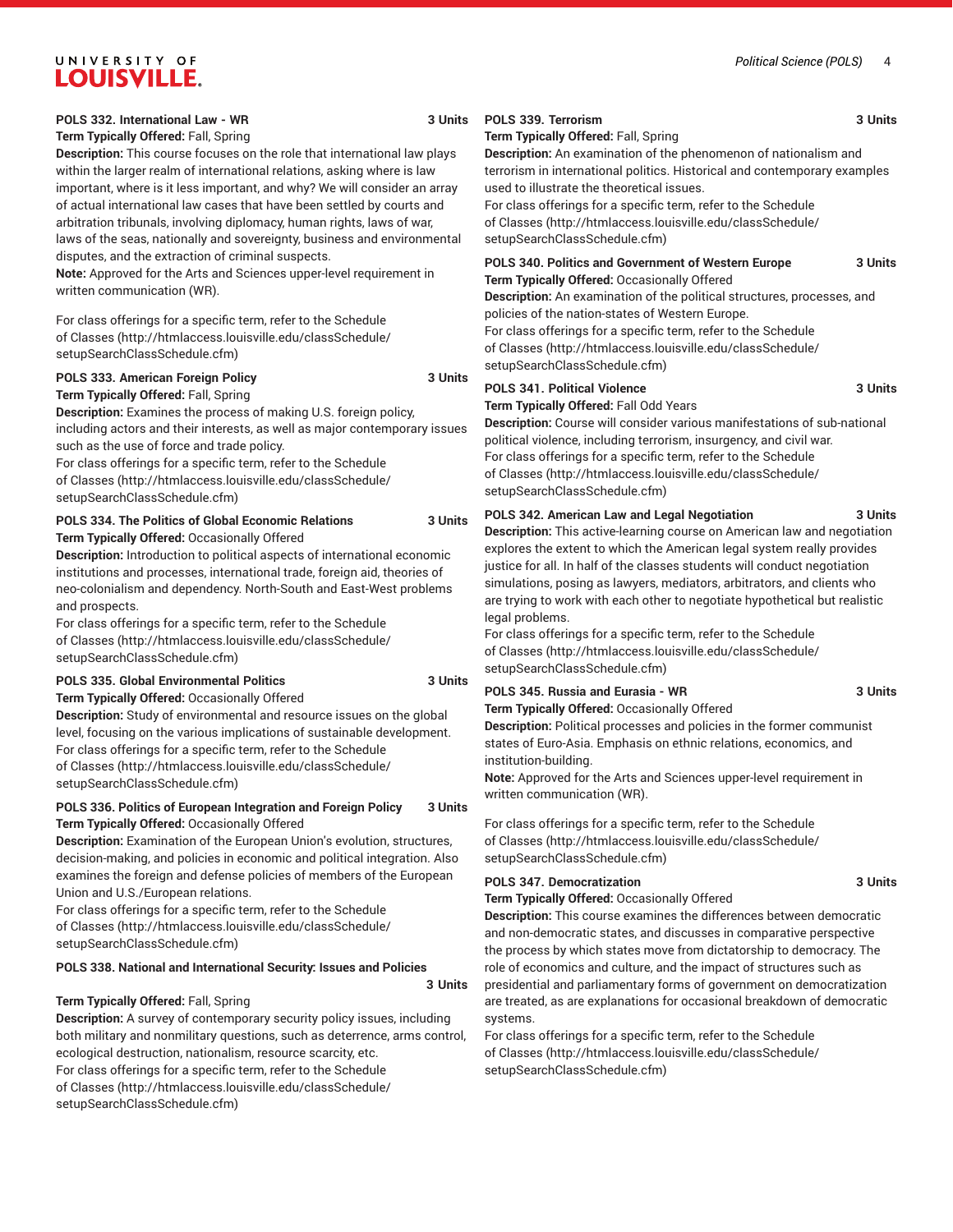**POLS 349. Comparative Political Culture - WR 3 Units**

**Term Typically Offered:** Occasionally Offered

**Prerequisite(s):** POLS 202 or faculty consent. **Description:** Comparative approach to the political values, attitudes and belief systems of nations and sub-national units. **Note:** Approved for the Arts and Sciences upper-level requirement in written communication (WR).

For class offerings for a specific term, refer to the [Schedule](http://htmlaccess.louisville.edu/classSchedule/setupSearchClassSchedule.cfm) [of Classes \(http://htmlaccess.louisville.edu/classSchedule/](http://htmlaccess.louisville.edu/classSchedule/setupSearchClassSchedule.cfm) [setupSearchClassSchedule.cfm\)](http://htmlaccess.louisville.edu/classSchedule/setupSearchClassSchedule.cfm)

### **POLS 350. African Government and Politics 3 Units**

**Term Typically Offered:** Occasionally Offered **Description:** Cultural settings of Africa south of Sahara, decline of European dominance, national independence movements, self-governing states, and such problems as economic development, race relations, and relations with world power blocs.

For class offerings for a specific term, refer to the [Schedule](http://htmlaccess.louisville.edu/classSchedule/setupSearchClassSchedule.cfm) [of Classes \(http://htmlaccess.louisville.edu/classSchedule/](http://htmlaccess.louisville.edu/classSchedule/setupSearchClassSchedule.cfm) [setupSearchClassSchedule.cfm\)](http://htmlaccess.louisville.edu/classSchedule/setupSearchClassSchedule.cfm)

#### **POLS 355. Introduction to Middle East Politics 3 Units Term Typically Offered:** Fall, Spring

**Description:** Survey of Middle Eastern political systems with emphasis on the process of development and modernization and its impact on the region.

For class offerings for a specific term, refer to the [Schedule](http://htmlaccess.louisville.edu/classSchedule/setupSearchClassSchedule.cfm) [of Classes \(http://htmlaccess.louisville.edu/classSchedule/](http://htmlaccess.louisville.edu/classSchedule/setupSearchClassSchedule.cfm) [setupSearchClassSchedule.cfm\)](http://htmlaccess.louisville.edu/classSchedule/setupSearchClassSchedule.cfm)

#### **POLS 356. Political Islam 3 Units**

**Term Typically Offered:** Spring Odd Years **Description:** Course will consider various political organizations that desire the greater influence of Islam on public life throughout the Muslim World.

For class offerings for a specific term, refer to the [Schedule](http://htmlaccess.louisville.edu/classSchedule/setupSearchClassSchedule.cfm) [of Classes \(http://htmlaccess.louisville.edu/classSchedule/](http://htmlaccess.louisville.edu/classSchedule/setupSearchClassSchedule.cfm) [setupSearchClassSchedule.cfm\)](http://htmlaccess.louisville.edu/classSchedule/setupSearchClassSchedule.cfm)

#### **POLS 357. Religion and International Politics - SB, D2 3 Units Term Typically Offered:** Spring Only

**Description:** This course exposes students to major trends in religion and contemporary international politics. The past quarter century has seen religion burst onto the political scene, in both violent and peaceful ways. Students will analyze various ways in which religion shapes international politics, and assess theoretical explanations of religion's political importance. As a survey of religion and global politics, the course draws on readings touching on a variety of regions and religions, arranged around five themes: religion and democracy, dictatorship, political violence, sustainable development, and US foreign policy. For class offerings for a specific term, refer to the [Schedule](http://htmlaccess.louisville.edu/classSchedule/setupSearchClassSchedule.cfm) [of Classes \(http://htmlaccess.louisville.edu/classSchedule/](http://htmlaccess.louisville.edu/classSchedule/setupSearchClassSchedule.cfm) [setupSearchClassSchedule.cfm\)](http://htmlaccess.louisville.edu/classSchedule/setupSearchClassSchedule.cfm)

#### **POLS 360. Global Politics Through Film 3 Units Term Typically Offered:** Fall Only

**Description:** This course examines global politics through the medium of film, including both fictional and documentary texts. Class members consider the importance of film in the global public by focusing on key political actors, issues, narratives, and processes that constitute world politics. Topics include interstate war, internal conflict, terrorism, military intervention, nuclear deterrence, human rights, gendered power structures, and globalization.

For class offerings for a specific term, refer to the [Schedule](http://htmlaccess.louisville.edu/classSchedule/setupSearchClassSchedule.cfm) [of Classes](http://htmlaccess.louisville.edu/classSchedule/setupSearchClassSchedule.cfm) ([http://htmlaccess.louisville.edu/classSchedule/](http://htmlaccess.louisville.edu/classSchedule/setupSearchClassSchedule.cfm) [setupSearchClassSchedule.cfm\)](http://htmlaccess.louisville.edu/classSchedule/setupSearchClassSchedule.cfm)

#### **POLS 362. Comparative Political Economy 3 Units Term Typically Offered:** Fall Only

**Description:** An examination of the institutional framework of economic performance and cultural dynamics of the United States, Japan, and Western Europe.

For class offerings for a specific term, refer to the [Schedule](http://htmlaccess.louisville.edu/classSchedule/setupSearchClassSchedule.cfm) [of Classes](http://htmlaccess.louisville.edu/classSchedule/setupSearchClassSchedule.cfm) ([http://htmlaccess.louisville.edu/classSchedule/](http://htmlaccess.louisville.edu/classSchedule/setupSearchClassSchedule.cfm) [setupSearchClassSchedule.cfm\)](http://htmlaccess.louisville.edu/classSchedule/setupSearchClassSchedule.cfm)

#### **POLS 363. Politics of Oil 3 Units**

**Term Typically Offered:** Occasionally Offered

**Description:** Oil in domestic and international politics of selected countries, oil as a catalyst for war, influence of oil companies on politics, political implications of recent shifts in world energy balance. For class offerings for a specific term, refer to the [Schedule](http://htmlaccess.louisville.edu/classSchedule/setupSearchClassSchedule.cfm) [of Classes](http://htmlaccess.louisville.edu/classSchedule/setupSearchClassSchedule.cfm) ([http://htmlaccess.louisville.edu/classSchedule/](http://htmlaccess.louisville.edu/classSchedule/setupSearchClassSchedule.cfm) [setupSearchClassSchedule.cfm\)](http://htmlaccess.louisville.edu/classSchedule/setupSearchClassSchedule.cfm)

### **POLS 364. World Order 3 Units**

**Term Typically Offered:** Occasionally Offered **Description:** This course will investigate central concepts and theories

of international relations from a world-order perspective. It will examine disorder and efforts to create order through interactions and manipulation of power.

For class offerings for a specific term, refer to the [Schedule](http://htmlaccess.louisville.edu/classSchedule/setupSearchClassSchedule.cfm) [of Classes](http://htmlaccess.louisville.edu/classSchedule/setupSearchClassSchedule.cfm) ([http://htmlaccess.louisville.edu/classSchedule/](http://htmlaccess.louisville.edu/classSchedule/setupSearchClassSchedule.cfm) [setupSearchClassSchedule.cfm\)](http://htmlaccess.louisville.edu/classSchedule/setupSearchClassSchedule.cfm)

#### **POLS 365. The People's Republic of China - WR, SB, D2 3 Units Term Typically Offered:** Fall, Spring

**Description:** An analysis of political processes in China, with emphasis on participation and recruitment, socialization, ideology, education, and organization.

**Note:** Cross-listed with AST 365.

**Note:** Approved for the Arts and Sciences upper-level requirement in written communication (WR).

For class offerings for a specific term, refer to the [Schedule](http://htmlaccess.louisville.edu/classSchedule/setupSearchClassSchedule.cfm) [of Classes](http://htmlaccess.louisville.edu/classSchedule/setupSearchClassSchedule.cfm) ([http://htmlaccess.louisville.edu/classSchedule/](http://htmlaccess.louisville.edu/classSchedule/setupSearchClassSchedule.cfm) [setupSearchClassSchedule.cfm\)](http://htmlaccess.louisville.edu/classSchedule/setupSearchClassSchedule.cfm)

#### **POLS 366. Politics of East Asia - SB, D2 3 Units Term Typically Offered:** Fall Only

**Description:** A survey of East-Asian political systems with an emphasis on development, social and economic policies, political institutions, and cultures.

**Note:** Cross-listed with AST 366.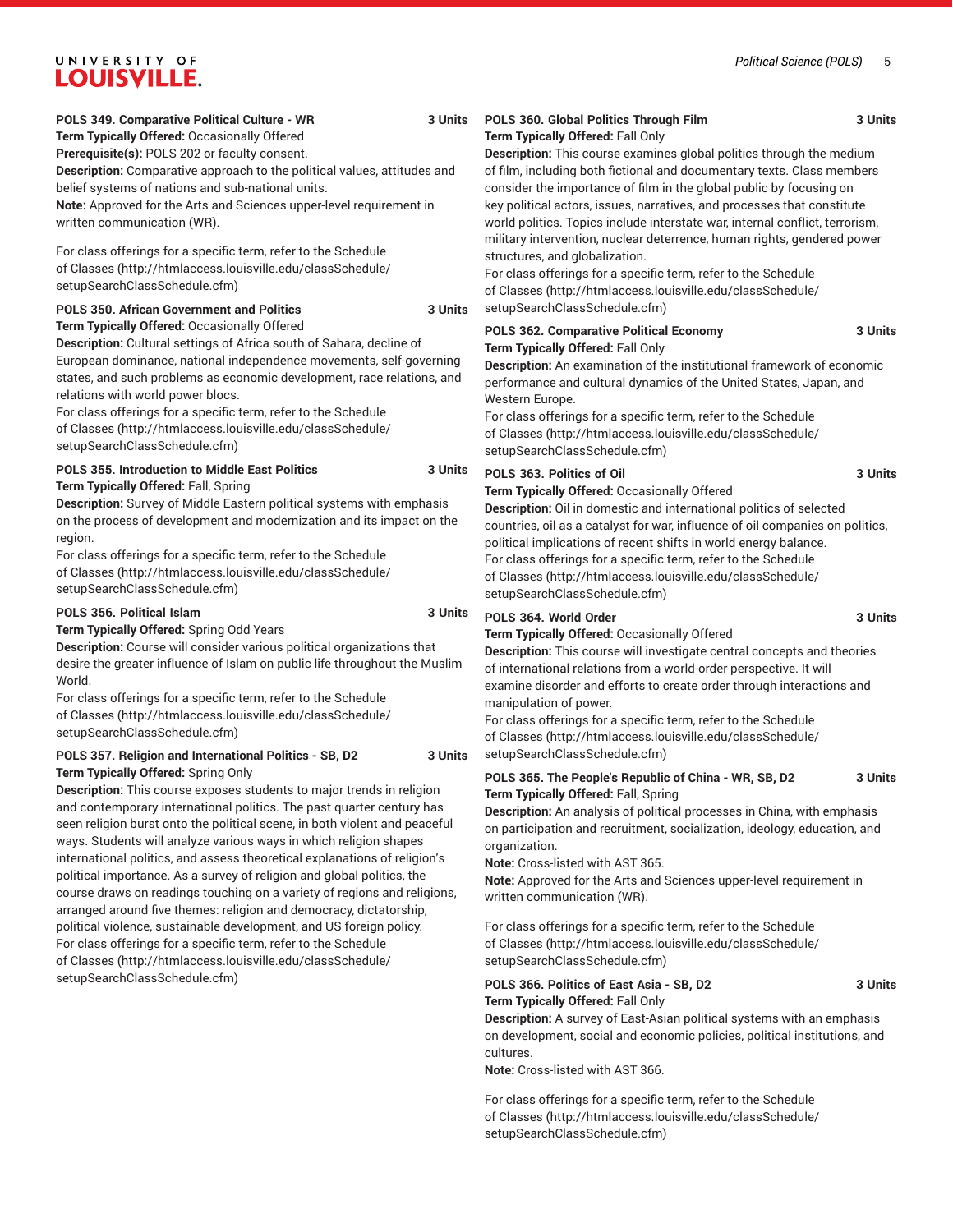#### **POLS 367. Politics and Government of Southeast Asia 3 Units Term Typically Offered:** Occasionally Offered

**Description:** An introduction to the government and politics of Southeast Asia, revealing the historical context within which to locate the current security, political and economic challenges that the countries of the region face. Special focus will be given to the politics of Burma, Indonesia, Malaysia, the Philippines, Thailand and Singapore as well as the impact of an ascendant China. **Note:** Cross-listed with AST 367.

For class offerings for a specific term, refer to the [Schedule](http://htmlaccess.louisville.edu/classSchedule/setupSearchClassSchedule.cfm) [of Classes \(http://htmlaccess.louisville.edu/classSchedule/](http://htmlaccess.louisville.edu/classSchedule/setupSearchClassSchedule.cfm) [setupSearchClassSchedule.cfm\)](http://htmlaccess.louisville.edu/classSchedule/setupSearchClassSchedule.cfm)

### **POLS 370. Latin American Politics - D2, SB 3 Units**

**Term Typically Offered:** Fall, Spring

**Description:** An introduction to Latin American politics proceeding from an overview of the region to detailed studies of specific countries and issues in regional politics. Emphasizes the process of nation building, the evolution of government and party systems, civil-military relations and political culture. Key questions include: What common political patterns exist across the region? Why do specific countries follow or deviate from those patterns?

For class offerings for a specific term, refer to the [Schedule](http://htmlaccess.louisville.edu/classSchedule/setupSearchClassSchedule.cfm) [of Classes \(http://htmlaccess.louisville.edu/classSchedule/](http://htmlaccess.louisville.edu/classSchedule/setupSearchClassSchedule.cfm) [setupSearchClassSchedule.cfm\)](http://htmlaccess.louisville.edu/classSchedule/setupSearchClassSchedule.cfm)

### **POLS 371. Latin America in the World 3 Units**

**Term Typically Offered:** Spring Only

**Description:** Survey of Latin America's role in the international system focusing on contemporary theoretical and institutional developments including OPEC, the OAS, the Andean Pact and institutions involved in North-South dialogue.

For class offerings for a specific term, refer to the [Schedule](http://htmlaccess.louisville.edu/classSchedule/setupSearchClassSchedule.cfm) [of Classes \(http://htmlaccess.louisville.edu/classSchedule/](http://htmlaccess.louisville.edu/classSchedule/setupSearchClassSchedule.cfm) [setupSearchClassSchedule.cfm\)](http://htmlaccess.louisville.edu/classSchedule/setupSearchClassSchedule.cfm)

#### **POLS 381. Early Political Thought 3 Units**

**Description:** A general survey of political thought, typology, and systems, from classical antiquity through the Middle Ages to the beginning of modern times.

**Note:** Cross-listed with HIST 301.

For class offerings for a specific term, refer to the [Schedule](http://htmlaccess.louisville.edu/classSchedule/setupSearchClassSchedule.cfm) [of Classes \(http://htmlaccess.louisville.edu/classSchedule/](http://htmlaccess.louisville.edu/classSchedule/setupSearchClassSchedule.cfm) [setupSearchClassSchedule.cfm\)](http://htmlaccess.louisville.edu/classSchedule/setupSearchClassSchedule.cfm)

#### **POLS 382. Modern Political Thought 3 Units Term Typically Offered:** Spring Only

**Description:** Main currents in modern political thought, including liberal, Marxist-Leninist, socialist, anarchist, and conservative thought. Topics such as equality, alienation, participation, political obligation, political order, and change.

**Note:** Cross-listed with HIST 302.

For class offerings for a specific term, refer to the [Schedule](http://htmlaccess.louisville.edu/classSchedule/setupSearchClassSchedule.cfm) [of Classes \(http://htmlaccess.louisville.edu/classSchedule/](http://htmlaccess.louisville.edu/classSchedule/setupSearchClassSchedule.cfm) [setupSearchClassSchedule.cfm\)](http://htmlaccess.louisville.edu/classSchedule/setupSearchClassSchedule.cfm)

### **POLS 383. American Political Thought 3 Units**

**Term Typically Offered:** Occasionally Offered

**Description:** General survey of American political thought from colonial times to the present. Examination of topics such as puritanism, federalism, utopianism, social Darwinism, and anarchist, socialist, and populist thought.

For class offerings for a specific term, refer to the [Schedule](http://htmlaccess.louisville.edu/classSchedule/setupSearchClassSchedule.cfm) [of Classes](http://htmlaccess.louisville.edu/classSchedule/setupSearchClassSchedule.cfm) ([http://htmlaccess.louisville.edu/classSchedule/](http://htmlaccess.louisville.edu/classSchedule/setupSearchClassSchedule.cfm) [setupSearchClassSchedule.cfm\)](http://htmlaccess.louisville.edu/classSchedule/setupSearchClassSchedule.cfm)

#### POLS 384. Democracy and Its Critics - WR 3 Units **Term Typically Offered:** Spring Only

**Description:** Problems in democratic theory, examination of the moral foundations of democracy; consideration of such issues as liberty and authority, equality, representation, majority rule, and participation. **Note:** Approved for the Arts and Sciences upper-level requirement in written communication (WR).

For class offerings for a specific term, refer to the [Schedule](http://htmlaccess.louisville.edu/classSchedule/setupSearchClassSchedule.cfm) [of Classes](http://htmlaccess.louisville.edu/classSchedule/setupSearchClassSchedule.cfm) ([http://htmlaccess.louisville.edu/classSchedule/](http://htmlaccess.louisville.edu/classSchedule/setupSearchClassSchedule.cfm) [setupSearchClassSchedule.cfm\)](http://htmlaccess.louisville.edu/classSchedule/setupSearchClassSchedule.cfm)

### **POLS 386. Political Theory and Utopia - WR 3 Units**

**Term Typically Offered:** Occasionally Offered **Description:** Examination of selected literary utopias from the perspective of political theory. Analysis of socialist, anarchist, democratic and totalitarian elements.

**Note:** Approved for the Arts and Sciences upper-level requirement in written communication (WR).

For class offerings for a specific term, refer to the [Schedule](http://htmlaccess.louisville.edu/classSchedule/setupSearchClassSchedule.cfm) [of Classes](http://htmlaccess.louisville.edu/classSchedule/setupSearchClassSchedule.cfm) ([http://htmlaccess.louisville.edu/classSchedule/](http://htmlaccess.louisville.edu/classSchedule/setupSearchClassSchedule.cfm) [setupSearchClassSchedule.cfm\)](http://htmlaccess.louisville.edu/classSchedule/setupSearchClassSchedule.cfm)

#### POLS 387. American Utopian Communities 3 Units **Term Typically Offered:** Occasionally Offered

**Description:** Examination of selected "utopian" communities, past and present. Consideration of groups such as the Shakers, Rappites, Oneidans, Owenites and Fourierists as well as current intentional communities. Emphasis on communal values and practices, issues of equality, authority, conflict, participation and freedom.

For class offerings for a specific term, refer to the [Schedule](http://htmlaccess.louisville.edu/classSchedule/setupSearchClassSchedule.cfm) [of Classes](http://htmlaccess.louisville.edu/classSchedule/setupSearchClassSchedule.cfm) ([http://htmlaccess.louisville.edu/classSchedule/](http://htmlaccess.louisville.edu/classSchedule/setupSearchClassSchedule.cfm) [setupSearchClassSchedule.cfm\)](http://htmlaccess.louisville.edu/classSchedule/setupSearchClassSchedule.cfm)

#### **POLS 388. Contemporary Political Theory 3 Units Term Typically Offered:** Fall, Spring

**Description:** Survey of twentieth century political theory. Topics may include the crisis of reason; capitalism; technology and freedom; political values and globalization; terrorism and modernity; human rights. For class offerings for a specific term, refer to the [Schedule](http://htmlaccess.louisville.edu/classSchedule/setupSearchClassSchedule.cfm) [of Classes](http://htmlaccess.louisville.edu/classSchedule/setupSearchClassSchedule.cfm) ([http://htmlaccess.louisville.edu/classSchedule/](http://htmlaccess.louisville.edu/classSchedule/setupSearchClassSchedule.cfm)

#### **POLS 390. Contemporary Political Research 3 Units Term Typically Offered:** Fall, Spring, Summer

[setupSearchClassSchedule.cfm\)](http://htmlaccess.louisville.edu/classSchedule/setupSearchClassSchedule.cfm)

**Description:** This class develops quantitative arguments and analyses in political science through the use of contemporary analytical and presentation techniques. This class emphasizes diverse data sources and statistical arguments.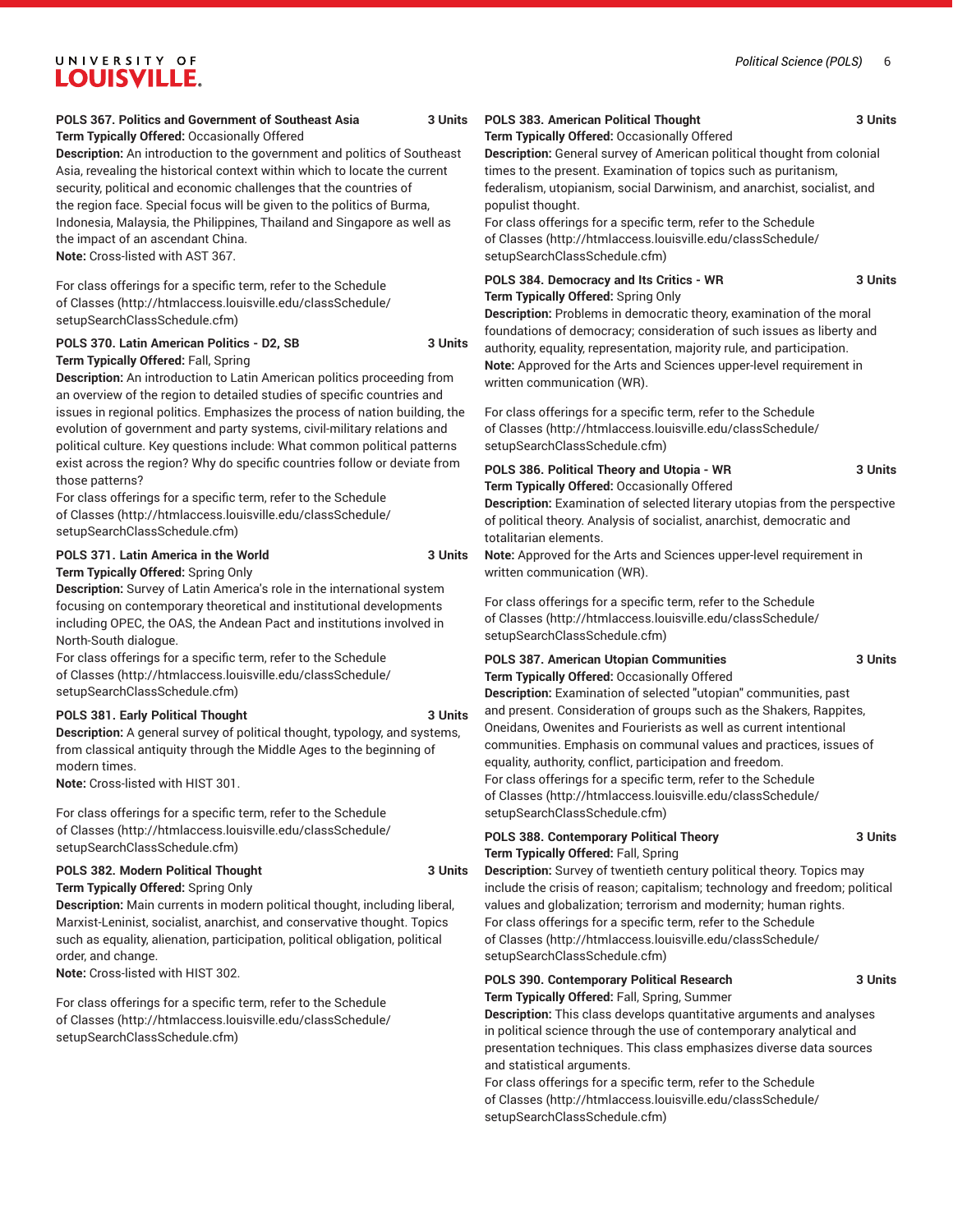|  | POLS 395. Political Leadership - WR<br>Term Typically Offered: Spring Odd Years                                                                                                                                                                                                                                                                                                                   | 3 Units | POLS 406. Topics in International Relations<br>Term Typically Offered: Fall Only                                                                                                                                                                                                                                                                   | 3 Units |
|--|---------------------------------------------------------------------------------------------------------------------------------------------------------------------------------------------------------------------------------------------------------------------------------------------------------------------------------------------------------------------------------------------------|---------|----------------------------------------------------------------------------------------------------------------------------------------------------------------------------------------------------------------------------------------------------------------------------------------------------------------------------------------------------|---------|
|  | Prerequisite(s): POLS 201, or POLS 202, or POLS 299, and faculty<br>consent.                                                                                                                                                                                                                                                                                                                      |         | Description: An examination of one or more selected topics in world<br>politics.                                                                                                                                                                                                                                                                   |         |
|  | <b>Description:</b> Major concepts and theories of political leadership, including<br>psychological, cultural and social factors; moral, transforming and                                                                                                                                                                                                                                         |         | Note: Topics to be determined each time course is offered.                                                                                                                                                                                                                                                                                         |         |
|  | transactional leadership types.<br>Note: Approved for the Arts and Sciences upper-level requirement in<br>written communication (WR).                                                                                                                                                                                                                                                             |         | For class offerings for a specific term, refer to the Schedule<br>of Classes (http://htmlaccess.louisville.edu/classSchedule/<br>setupSearchClassSchedule.cfm)                                                                                                                                                                                     |         |
|  | For class offerings for a specific term, refer to the Schedule<br>of Classes (http://htmlaccess.louisville.edu/classSchedule/<br>setupSearchClassSchedule.cfm)                                                                                                                                                                                                                                    |         | POLS 426. Environmental Policy<br>Term Typically Offered: Fall, Spring<br>Description: Political dynamics and choices affecting American and<br>international environmental policy.                                                                                                                                                                | 3 Units |
|  | POLS 399. Topics in Political Science<br>Term Typically Offered: Fall, Spring, Summer<br>Description: Topics will vary depending on instructor and demand.                                                                                                                                                                                                                                        | 3 Units | For class offerings for a specific term, refer to the Schedule<br>of Classes (http://htmlaccess.louisville.edu/classSchedule/<br>setupSearchClassSchedule.cfm)                                                                                                                                                                                     |         |
|  | For class offerings for a specific term, refer to the Schedule<br>of Classes (http://htmlaccess.louisville.edu/classSchedule/<br>setupSearchClassSchedule.cfm)                                                                                                                                                                                                                                    |         | POLS 430. Political Science Internship I<br>Term Typically Offered: Fall, Spring, Summer<br>Prerequisite(s): Consent of instructor.                                                                                                                                                                                                                | 3 Units |
|  | POLS 401. Topics in American Politics - WR<br>3 Units<br>Term Typically Offered: Occasionally Offered<br>Description: An examination of one or more selected contemporary<br>problems in American government, such as national-state relationships,<br>civil rights, foreign policy, labor relations, and taxation policy.<br>Note: Approved for the Arts and Sciences upper-level requirement in |         | Description: Practical internship in government, nonprofit, or private<br>sector.<br>Course Attribute(s): CBL - This course includes Community-Based<br>Learning (CBL). Students will engage in a community experience or<br>project with an external partner in order to enhance understanding and<br>application of academic content.            |         |
|  | written communication (WR).<br>Note: Topics to be varied from year to year.                                                                                                                                                                                                                                                                                                                       |         | For class offerings for a specific term, refer to the Schedule<br>of Classes (http://htmlaccess.louisville.edu/classSchedule/                                                                                                                                                                                                                      |         |
|  | For class offerings for a specific term, refer to the Schedule<br>of Classes (http://htmlaccess.louisville.edu/classSchedule/<br>setupSearchClassSchedule.cfm)                                                                                                                                                                                                                                    |         | setupSearchClassSchedule.cfm)<br>POLS 437. The United States and East Asia - WR<br>Description: A survey and analysis of U.S. relations with the states of                                                                                                                                                                                         | 3 Units |
|  | POLS 402. Topics in Comparative Politics<br>3 Units<br>Term Typically Offered: Fall, Spring<br>Description: A comparative study of governments of selected countries,<br>stressing one or more subjects such as party systems, policy-making                                                                                                                                                      |         | East Asia with particular attention to political, economic and military<br>affairs during the Cold War and after.<br>Note: Approved for the Arts and Sciences upper-level requirement in<br>written communication (WR).                                                                                                                            |         |
|  | processes, administration, regulation of economics, and others to be<br>determined each time course is offered.<br>For class offerings for a specific term, refer to the Schedule<br>of Classes (http://htmlaccess.louisville.edu/classSchedule/                                                                                                                                                  |         | For class offerings for a specific term, refer to the Schedule<br>of Classes (http://htmlaccess.louisville.edu/classSchedule/<br>setupSearchClassSchedule.cfm)                                                                                                                                                                                     |         |
|  | setupSearchClassSchedule.cfm)<br>POLS 404. Topics in Political Theory                                                                                                                                                                                                                                                                                                                             | 3 Units | POLS 444. Law, Diplomacy and Power: The Foreign Relations of the U.S.                                                                                                                                                                                                                                                                              | 3 Units |
|  | Term Typically Offered: Spring Odd Years<br>Description: An examination of one or more selected topics in the study<br>of political theory.<br>Note: Topics to be determined each time course is offered.                                                                                                                                                                                         |         | Term Typically Offered: Fall, Spring<br>Description: This course explores the evolution of U.S. foreign relations<br>from the founding to the present-day, focusing on the interplay of legal,<br>diplomatic, and power-driven motives and themes. It analyzes the records<br>of prominent U.S. foreign policy makers, appraising their objectives |         |
|  | For class offerings for a specific term, refer to the Schedule<br>of Classes (http://htmlaccess.louisville.edu/classSchedule/<br>setupSearchClassSchedule.cfm)                                                                                                                                                                                                                                    |         | and strategies, their errors and accomplishments, within changing<br>international contexts.<br>For class offerings for a specific term, refer to the Schedule                                                                                                                                                                                     |         |
|  | POLS 405. Topics in Public Policy<br>Term Typically Offered: Fall, Spring                                                                                                                                                                                                                                                                                                                         | 3 Units | of Classes (http://htmlaccess.louisville.edu/classSchedule/<br>setupSearchClassSchedule.cfm)                                                                                                                                                                                                                                                       |         |
|  | Description: An examination of one or more selected topics in the study<br>of public policy.<br>Note: Topics to be determined each time course is offered.                                                                                                                                                                                                                                        |         | POLS 450. Topics in World Affairs<br>Description: Attend minimum of three lectures sponsored by department,<br>read works by featured speakers and about topics, meet under faculty                                                                                                                                                                | 1 Unit  |
|  | For class offerings for a specific term, refer to the Schedule<br>of Classes (http://htmlaccess.louisville.edu/classSchedule/<br>setupSearchClassSchedule.cfm)                                                                                                                                                                                                                                    |         | supervision to discuss readings.<br>Note: Students may enroll up to six times and count up to six credits<br>toward major requirements.                                                                                                                                                                                                            |         |
|  |                                                                                                                                                                                                                                                                                                                                                                                                   |         |                                                                                                                                                                                                                                                                                                                                                    |         |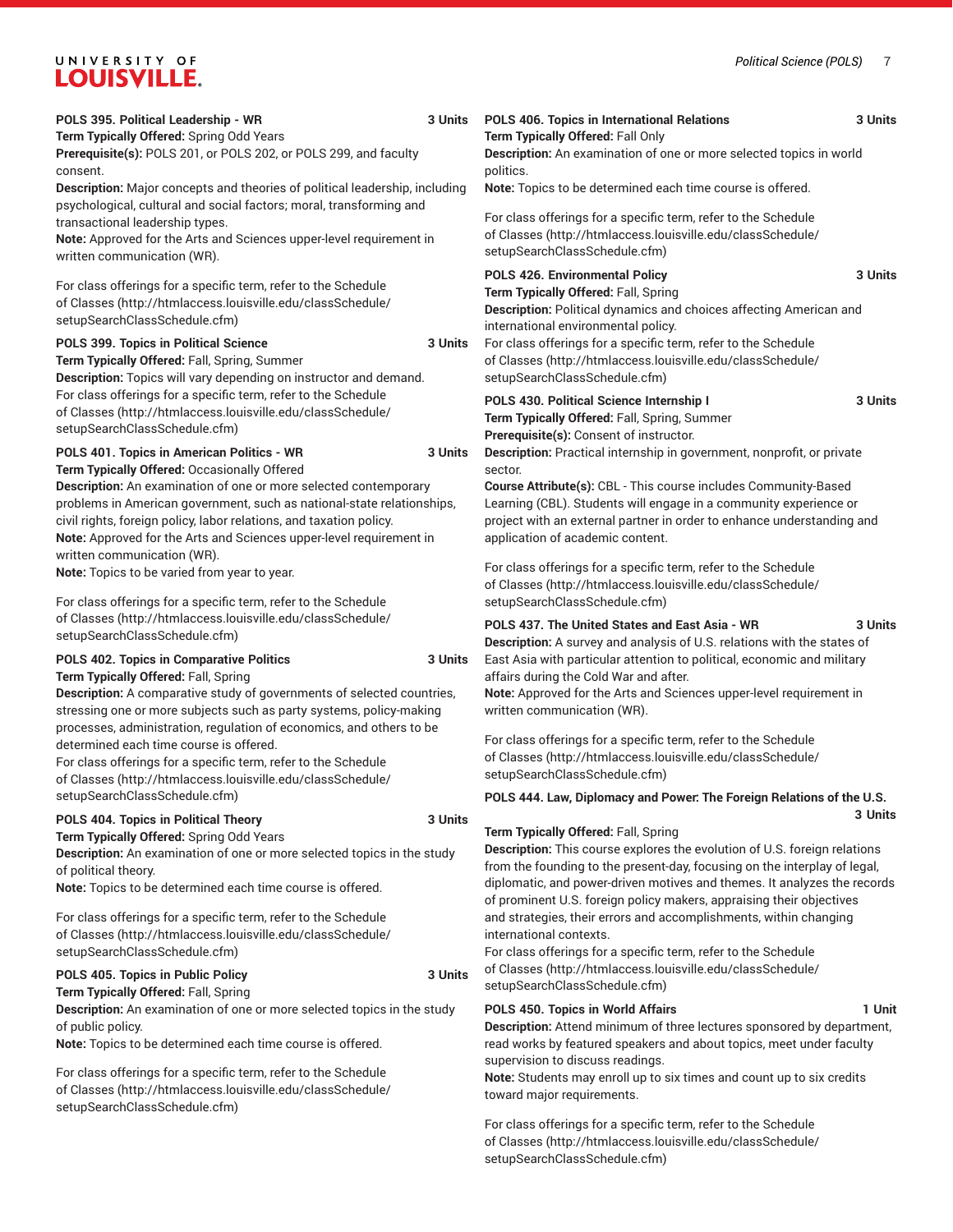#### POLS 465. Chinese Culture **3 Units**

**Term Typically Offered:** Spring Only

**Description:** Introduction to the politics and society of the People's Republic of China. Includes travel to the People's Republic of China. For class offerings for a specific term, refer to the [Schedule](http://htmlaccess.louisville.edu/classSchedule/setupSearchClassSchedule.cfm) [of Classes \(http://htmlaccess.louisville.edu/classSchedule/](http://htmlaccess.louisville.edu/classSchedule/setupSearchClassSchedule.cfm) [setupSearchClassSchedule.cfm\)](http://htmlaccess.louisville.edu/classSchedule/setupSearchClassSchedule.cfm)

#### **POLS 491. Independent Study - WR 1-3 Units**

**Term Typically Offered:** Fall, Spring, Summer

**Prerequisite(s):** Minimum grade point average of 3.0 overall; minimum grade point average of 3.5 in the department, and at least 18 semester hours credit in the department.

**Description:** Opportunity for the student, under the supervision of a sponsoring faculty member, to pursue individualized study related to research or practice that is not included in regular courses in the curriculum.

**Note:** Approved for the Arts and Sciences upper-level requirement in written communication (WR).

For class offerings for a specific term, refer to the [Schedule](http://htmlaccess.louisville.edu/classSchedule/setupSearchClassSchedule.cfm) [of Classes \(http://htmlaccess.louisville.edu/classSchedule/](http://htmlaccess.louisville.edu/classSchedule/setupSearchClassSchedule.cfm) [setupSearchClassSchedule.cfm\)](http://htmlaccess.louisville.edu/classSchedule/setupSearchClassSchedule.cfm)

#### **POLS 492. Independent Study 1-3 Units**

**Term Typically Offered:** Fall Only

**Prerequisite(s):** Minimum grade point average of 3.0 overall; minimum grade point average of 3.5 in the department, and at least 18 semester hours credit in the department.

**Description:** Independent study in a selected subject area with approval and supervision by a faculty member.

For class offerings for a specific term, refer to the [Schedule](http://htmlaccess.louisville.edu/classSchedule/setupSearchClassSchedule.cfm) [of Classes \(http://htmlaccess.louisville.edu/classSchedule/](http://htmlaccess.louisville.edu/classSchedule/setupSearchClassSchedule.cfm) [setupSearchClassSchedule.cfm\)](http://htmlaccess.louisville.edu/classSchedule/setupSearchClassSchedule.cfm)

#### **POLS 495. Senior Seminar - WR, CUE 3 Units Term Typically Offered:** Fall, Spring

**Prerequisite(s):** Completed 90 hours, political science majors only. **Description:** Will examine issues using material drawn from the subfields of political theory, comparative politics, and American politics. **Note:** Approved for the Arts and Sciences upper-level requirement in written communication (WR).

**Course Attribute(s):** CUE - This course fulfills the Culminating Undergraduate Experience (CUE) requirement for certain degree programs. CUE courses are advanced-level courses intended for majors with at least 90 earned credits/senior-level status.

For class offerings for a specific term, refer to the [Schedule](http://htmlaccess.louisville.edu/classSchedule/setupSearchClassSchedule.cfm) [of Classes \(http://htmlaccess.louisville.edu/classSchedule/](http://htmlaccess.louisville.edu/classSchedule/setupSearchClassSchedule.cfm) [setupSearchClassSchedule.cfm\)](http://htmlaccess.louisville.edu/classSchedule/setupSearchClassSchedule.cfm)

#### POLS 499. Senior Honors Thesis - WR 3 Units

**Term Typically Offered:** Fall, Spring, Summer **Prerequisite(s):** Senior standing; admission to department Honors Program.

**Description:** An intensive examination of a topical area in political science undertaken with a designated faculty advisor.

**Note:** Approved for the Arts and Sciences upper-level requirement in written communication (WR).

For class offerings for a specific term, refer to the [Schedule](http://htmlaccess.louisville.edu/classSchedule/setupSearchClassSchedule.cfm) [of Classes \(http://htmlaccess.louisville.edu/classSchedule/](http://htmlaccess.louisville.edu/classSchedule/setupSearchClassSchedule.cfm) [setupSearchClassSchedule.cfm\)](http://htmlaccess.louisville.edu/classSchedule/setupSearchClassSchedule.cfm)

#### **POLS 501. Topics in American Politics 3 Units**

**Description:** An advanced examination of one or more selected contemporary problems in American government, such as national-state relationships, civil rights, foreign policy, labor relations, and taxation policy.

**Note:** Topics to be varied from year to year.

**Note:** Individual research projects and reports will be required.

For class offerings for a specific term, refer to the [Schedule](http://htmlaccess.louisville.edu/classSchedule/setupSearchClassSchedule.cfm) [of Classes](http://htmlaccess.louisville.edu/classSchedule/setupSearchClassSchedule.cfm) ([http://htmlaccess.louisville.edu/classSchedule/](http://htmlaccess.louisville.edu/classSchedule/setupSearchClassSchedule.cfm) [setupSearchClassSchedule.cfm\)](http://htmlaccess.louisville.edu/classSchedule/setupSearchClassSchedule.cfm)

#### **POLS 502. Topics in Comparative Politics 3 Units**

**Description:** A comparative study of governments of selected countries, stressing one or more subjects such as party systems, policy-making processes, administration, regulation of economics, and others to be determined each time course is offered.

For class offerings for a specific term, refer to the [Schedule](http://htmlaccess.louisville.edu/classSchedule/setupSearchClassSchedule.cfm) [of Classes](http://htmlaccess.louisville.edu/classSchedule/setupSearchClassSchedule.cfm) ([http://htmlaccess.louisville.edu/classSchedule/](http://htmlaccess.louisville.edu/classSchedule/setupSearchClassSchedule.cfm) [setupSearchClassSchedule.cfm\)](http://htmlaccess.louisville.edu/classSchedule/setupSearchClassSchedule.cfm)

#### **POLS 504. Topics in Political Theory - WR 3 Units**

**Prerequisite(s):** Senior standing or faculty consent.

**Description:** An examination of one or more selected topics in the study of political philosophy. Individual research projects and reports are required.

**Note:** Approved for the Arts and Sciences upper-level requirement in written communication (WR).

For class offerings for a specific term, refer to the [Schedule](http://htmlaccess.louisville.edu/classSchedule/setupSearchClassSchedule.cfm) [of Classes](http://htmlaccess.louisville.edu/classSchedule/setupSearchClassSchedule.cfm) ([http://htmlaccess.louisville.edu/classSchedule/](http://htmlaccess.louisville.edu/classSchedule/setupSearchClassSchedule.cfm) [setupSearchClassSchedule.cfm\)](http://htmlaccess.louisville.edu/classSchedule/setupSearchClassSchedule.cfm)

#### **POLS 505. Topics in Urban and Public Policy 3 Units**

**Description:** An interdisciplinary study of metropolitan problems, providing an opportunity to probe into basic long-range trends and human factors.

For class offerings for a specific term, refer to the [Schedule](http://htmlaccess.louisville.edu/classSchedule/setupSearchClassSchedule.cfm) [of Classes](http://htmlaccess.louisville.edu/classSchedule/setupSearchClassSchedule.cfm) ([http://htmlaccess.louisville.edu/classSchedule/](http://htmlaccess.louisville.edu/classSchedule/setupSearchClassSchedule.cfm) [setupSearchClassSchedule.cfm\)](http://htmlaccess.louisville.edu/classSchedule/setupSearchClassSchedule.cfm)

#### **POLS 506. Topics in International Relations 3 Units Prerequisite(s):** Consent of instructor.

**Description:** An advanced focus on one or more selected topics in world politics. Research projects, reports and simulations will likely be required. For class offerings for a specific term, refer to the [Schedule](http://htmlaccess.louisville.edu/classSchedule/setupSearchClassSchedule.cfm) [of Classes](http://htmlaccess.louisville.edu/classSchedule/setupSearchClassSchedule.cfm) ([http://htmlaccess.louisville.edu/classSchedule/](http://htmlaccess.louisville.edu/classSchedule/setupSearchClassSchedule.cfm) [setupSearchClassSchedule.cfm\)](http://htmlaccess.louisville.edu/classSchedule/setupSearchClassSchedule.cfm)

#### **POLS 507. Topics in Digital Politics 3 Units**

**Description:** Investigation of the role of information technology in politics and policy-making with a focus on real-world applications. Topics may include political campaigns, interest group advocacy, and e-government. For class offerings for a specific term, refer to the [Schedule](http://htmlaccess.louisville.edu/classSchedule/setupSearchClassSchedule.cfm) [of Classes](http://htmlaccess.louisville.edu/classSchedule/setupSearchClassSchedule.cfm) ([http://htmlaccess.louisville.edu/classSchedule/](http://htmlaccess.louisville.edu/classSchedule/setupSearchClassSchedule.cfm) [setupSearchClassSchedule.cfm\)](http://htmlaccess.louisville.edu/classSchedule/setupSearchClassSchedule.cfm)